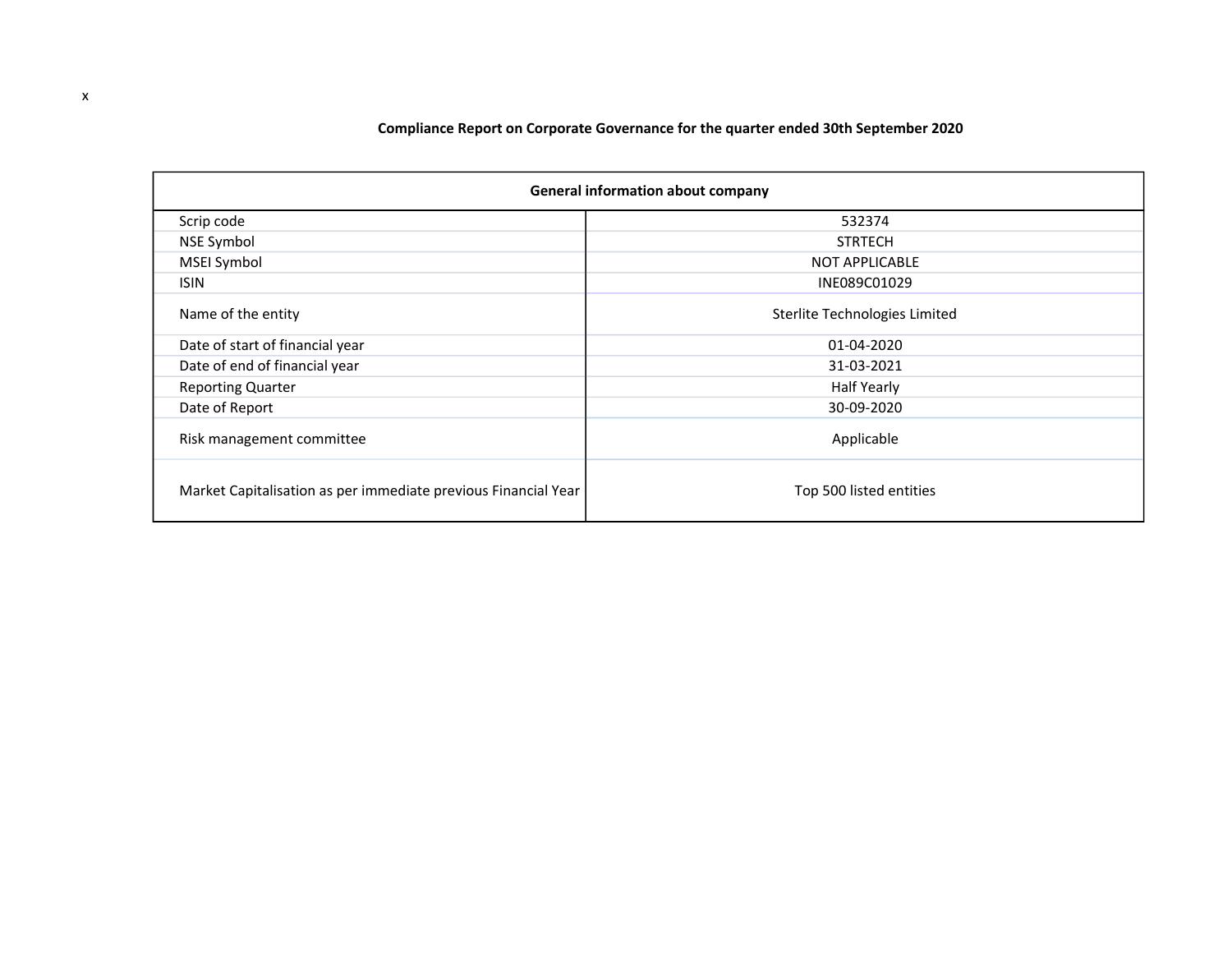# Annexure I Annexure 1 to be submitted by listed entities on quarterly basis I. Composition of Board of Directors

The company has regular chairperson who is not related to MD & CEO

| Sr.No. | r./ Ms.) | <b>Title(M Name of Director</b> | PAN        | <b>DIN</b> | <b>Category of</b><br><b>Directors</b>                      | Date of Birth | Whehter<br><b>Resolution under</b><br>17(1A) passed | Initial Date of<br>Appointment | Date of Re-<br>appointment | Date of Tenure No. of<br>Cessati<br>lon | lof<br>r (in | <b>Directorshps</b><br>Directo in listed<br>entities<br>months including this<br>listed entity<br>(Refer Reg.<br>17A of the<br>Lising<br><b>Regulations</b> ) | No. of<br>Independ<br>ent<br><b>Directors</b><br>hip in<br>listed<br>entities | No. of<br>Memberships in<br>Audit/<br>Stakeholder<br>Relationship<br><b>Committees</b><br>including this<br>listed entity<br>(Refer regulation<br>26(1) of Listing<br><b>Regulation</b> ) | No. of post of<br>Chairperson in<br>Audit/Stakeholder<br>Committee held in<br>listed entities<br>including this listed<br>entity (Refer<br>regulation 26(1) of<br>Listing Regulation) |
|--------|----------|---------------------------------|------------|------------|-------------------------------------------------------------|---------------|-----------------------------------------------------|--------------------------------|----------------------------|-----------------------------------------|--------------|---------------------------------------------------------------------------------------------------------------------------------------------------------------|-------------------------------------------------------------------------------|-------------------------------------------------------------------------------------------------------------------------------------------------------------------------------------------|---------------------------------------------------------------------------------------------------------------------------------------------------------------------------------------|
|        | $1$ Mr.  | Anil Kumar Agarwal              | AFWPA3200K | 00010883   | Chairman Non-<br>Executive - Non<br>Independent<br>Director | 07-09-1952    | <b>NA</b>                                           | 30-10-2006                     |                            |                                         |              |                                                                                                                                                               | $\Omega$                                                                      |                                                                                                                                                                                           | $\circ$                                                                                                                                                                               |
|        | $2$ Mr.  | Arun Todarwal                   | AAGPT5697L | 00020916   | Non-Executive -<br>Independent<br>Director                  | 16-06-1957    | <b>NA</b>                                           | 01-04-2014                     | 01-04-2019                 |                                         | 78           | R                                                                                                                                                             | $\overline{3}$                                                                | Ŕ                                                                                                                                                                                         |                                                                                                                                                                                       |
|        | $3$ Mr.  | A. R. Narayanaswamy             | AABPA7873L | 00818169   | Non-Executive -<br>Independent<br>Director                  | 22-12-1951    | <b>NA</b>                                           | 01-04-2014                     | 01-04-2019                 |                                         | 78           | 1                                                                                                                                                             | $\mathbf{1}$                                                                  |                                                                                                                                                                                           | $\mathcal{L}$                                                                                                                                                                         |
|        | $4$ Mr.  | Sandip Das                      | AAJPD3650J | 00116303   | Non-Executive -<br>Independent<br>Director                  | 11-01-1958    | <b>NA</b>                                           | 16-10-2017                     |                            |                                         | 36           | $\mathcal{P}$                                                                                                                                                 | $\mathfrak{p}$                                                                | $\overline{\mathbf{a}}$                                                                                                                                                                   | $\Omega$                                                                                                                                                                              |
|        | $5$ Ms.  | Kumud Srinivasan                | ALHPS3418G | 06487248   | Non-Executive -<br>Independent<br>Director                  | 07-02-1960    | NA                                                  | 22-05-2018                     |                            |                                         | 29           | $\mathbf{1}$                                                                                                                                                  | $\mathbf{1}$                                                                  |                                                                                                                                                                                           |                                                                                                                                                                                       |
|        | $6$ Mr.  | Pravin Agarwal                  | ADCPA9816F | 00022096   | <b>Executive Director</b>                                   | 16-10-1954    | NA                                                  | 30-10-2006                     |                            |                                         |              |                                                                                                                                                               | $\Omega$                                                                      |                                                                                                                                                                                           | $\Omega$                                                                                                                                                                              |
|        | 7 Mr.    | Anand Agarwal                   | ACNPA6974C | 00057364   | <b>Executive Director</b>                                   | 07-08-1967    | NA                                                  | 30-07-2009                     |                            |                                         |              | 1                                                                                                                                                             | $\Omega$                                                                      | $\Omega$                                                                                                                                                                                  | $\Omega$                                                                                                                                                                              |
|        | 8 Mr.    | Pratik Agarwal                  | ADYPA7745D | 03040062   | Non-Executive - Non<br>Independent<br>Director              | 02-12-1982    | <b>NA</b>                                           | 26-04-2013                     |                            |                                         |              |                                                                                                                                                               | $\Omega$                                                                      |                                                                                                                                                                                           | $\Omega$                                                                                                                                                                              |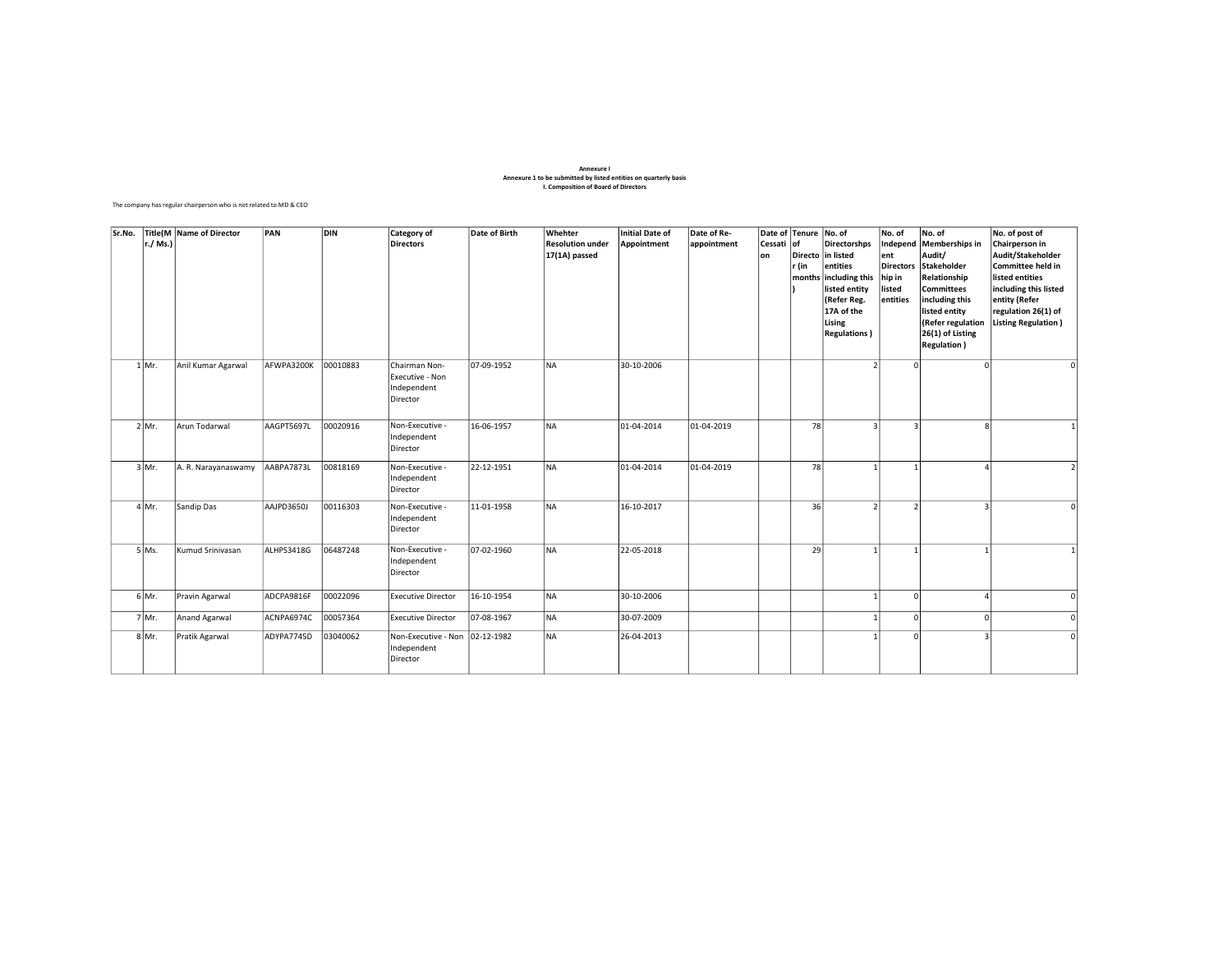### Annexure I II. Composition of Committees Audit Committee

The Audit Committee has a Regular Chairperson

| Sr. No. | DIN Number   | <b>Name of Committee</b> | <b>Category 1 of Directors</b>          | Category 2 of    | Date of Appointment Date of Cessation |  |
|---------|--------------|--------------------------|-----------------------------------------|------------------|---------------------------------------|--|
|         |              | lMember                  |                                         | <b>Directors</b> |                                       |  |
|         | 1 008 18 169 | A R Naryanaswamy         | Non-Executive - Independent Chairperson |                  | 30-04-2007                            |  |
|         |              |                          | Director                                |                  |                                       |  |
|         | 2100022096   | Pravin Agarwal           | lExecutive Director                     | <b>Member</b>    | 30-04-2007                            |  |
|         | 3 00020916   | lArun Todarwal           | Non-Executive - Independent Member      |                  | 25-01-2003                            |  |
|         |              |                          | <b>IDirector</b>                        |                  |                                       |  |
|         | 4 00116303   | Sandip Das               | Non-Executive - Independent Member      |                  | 16-10-2017                            |  |
|         |              |                          | Director                                |                  |                                       |  |

#### Nomination and Remuneration Committee

The Nomination and Remuneration Committee has a Regular Chairperson

| Sr. No. | <b>DIN Number</b> | Name of Committee | <b>Category 1 of Directors</b>          | Category 2 of    | Date of Appointment Date of Cessation |  |
|---------|-------------------|-------------------|-----------------------------------------|------------------|---------------------------------------|--|
|         |                   | Member            |                                         | <b>Directors</b> |                                       |  |
|         | 1 00116303        | Sandip Das        | Non-Executive - Independent Chairperson |                  | 16-10-2017                            |  |
|         |                   |                   | Director                                |                  |                                       |  |
|         | 2 00020916        | Arun Todarwal     | Non-Executive - Independent   Member    |                  | 25-01-2003                            |  |
|         |                   |                   | Director                                |                  |                                       |  |
|         | 3 008 18 169      | A R Narayanaswamy | Non-Executive - Independent Member      |                  | 30-04-2007                            |  |
|         |                   |                   | Director                                |                  |                                       |  |
|         | 4 06487248        | lKumud Srinivasan | Non-Executive - Independent   Member    |                  | 24-10-2018                            |  |
|         |                   |                   | <b>Director</b>                         |                  |                                       |  |

### Stakeholder Relationship Committee

The Stakeholder Relationship Committee has a Regular Chairperson

| Sr. No. | <b>DIN Number</b> | Name of Committee | <b>Category 1 of Directors</b>          | Category 2 of    | Date of Appointment Date of Cessation |  |
|---------|-------------------|-------------------|-----------------------------------------|------------------|---------------------------------------|--|
|         |                   | lMember           |                                         | <b>Directors</b> |                                       |  |
|         | 1 06487248        | lKumud Srinivasan | Non-Executive - Independent Chairperson |                  | 22-05-2018                            |  |
|         |                   |                   | Director                                |                  |                                       |  |
|         | 2 00020916        | lArun Todarwal    | Non-Executive - Independent Member      |                  | 109-10-2003                           |  |
|         |                   |                   | Director                                |                  |                                       |  |
|         | 3 00116303        | Sandip Das        | Non-Executive - Independent   Member    |                  | 16-10-2017                            |  |
|         |                   |                   | l Director                              |                  |                                       |  |
|         | 4 00022096        | Pravin Agarwal    | l Executive Director                    | <b>Member</b>    | 25-10-2005                            |  |
|         |                   |                   |                                         |                  |                                       |  |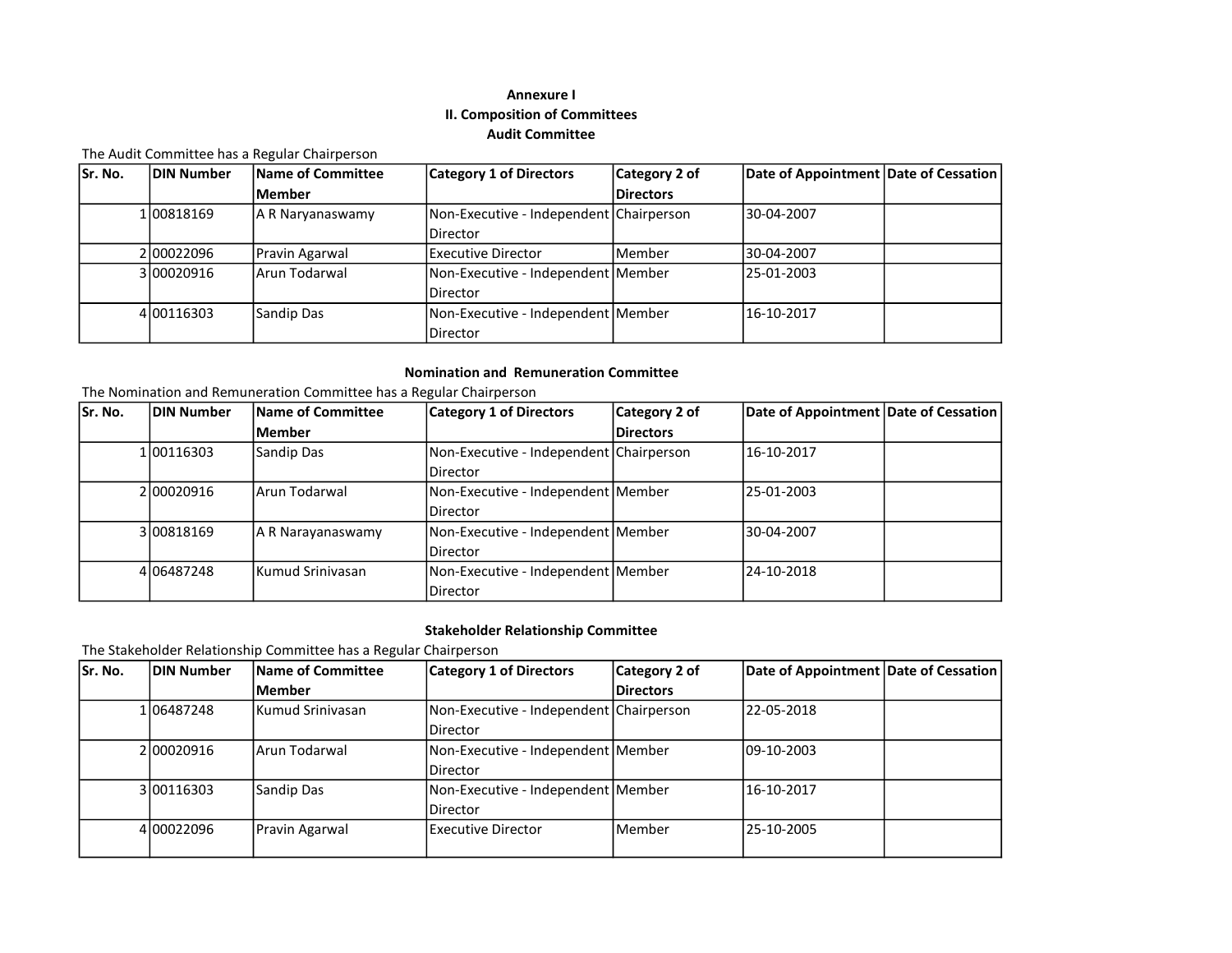### Risk Management Committee

The Risk Management Committee has a Regular Chairperson

| Sr. No. | <b>DIN Number</b> | Name of Committee | <b>Category 1 of Directors</b>          | Category 2 of    | Date of Appointment Date of Cessation |            |
|---------|-------------------|-------------------|-----------------------------------------|------------------|---------------------------------------|------------|
|         |                   | lMember           |                                         | <b>Directors</b> |                                       |            |
|         | 1 06487248        | lKumud Srinivasan | Non-Executive - Independent Chairperson |                  | 24-10-2019                            |            |
|         |                   |                   | Director                                |                  |                                       |            |
|         | 200020916         | lArun Todarwal    | Non-Executive - Independent Member      |                  | 24-10-2019                            |            |
|         |                   |                   | Director                                |                  |                                       |            |
|         | 3 00116303        | Sandip Das        | Non-Executive - Independent Member      |                  | 24-10-2019                            |            |
|         |                   |                   | Director                                |                  |                                       |            |
|         |                   |                   |                                         |                  |                                       |            |
|         |                   |                   |                                         |                  |                                       |            |
|         | 4 00057364        | Anand Agarwal     | Executive Director                      | Member           | 24-10-2019                            |            |
|         |                   |                   |                                         |                  |                                       |            |
|         | 5 03040078        | Anupam Jindal     | Member                                  | Member           | 24-10-2019                            | 11-09-2020 |
|         |                   |                   |                                         |                  |                                       |            |

### Sustainability and Corporate Social Responsibility Committee

The Sustainability and Corporate Social Responsibility Committee has a Regular Chairperson

| Sr. No. | <b>DIN Number</b> | Name of Committee | <b>Category 1 of Directors</b>                        | Category 2 of    | Date of Appointment Date of Cessation |  |
|---------|-------------------|-------------------|-------------------------------------------------------|------------------|---------------------------------------|--|
|         |                   | Member            |                                                       | <b>Directors</b> |                                       |  |
|         | 1 00020916        | lArun Todarwal    | Non-Executive - Independent Chairperson<br>Director   |                  | 30-04-2014                            |  |
|         | 2 008 18 169      | A R Narayanaswamy | Non-Executive - Independent Member<br><b>Director</b> |                  | 30-04-2014                            |  |
|         | 3100022096        | Pravin Agarwal    | Executive Director                                    | l Member         | 30-04-2014                            |  |
|         | 4 00057364        | Anand Agarwal     | <b>Executive Director</b>                             | Member           | 30-04-2014                            |  |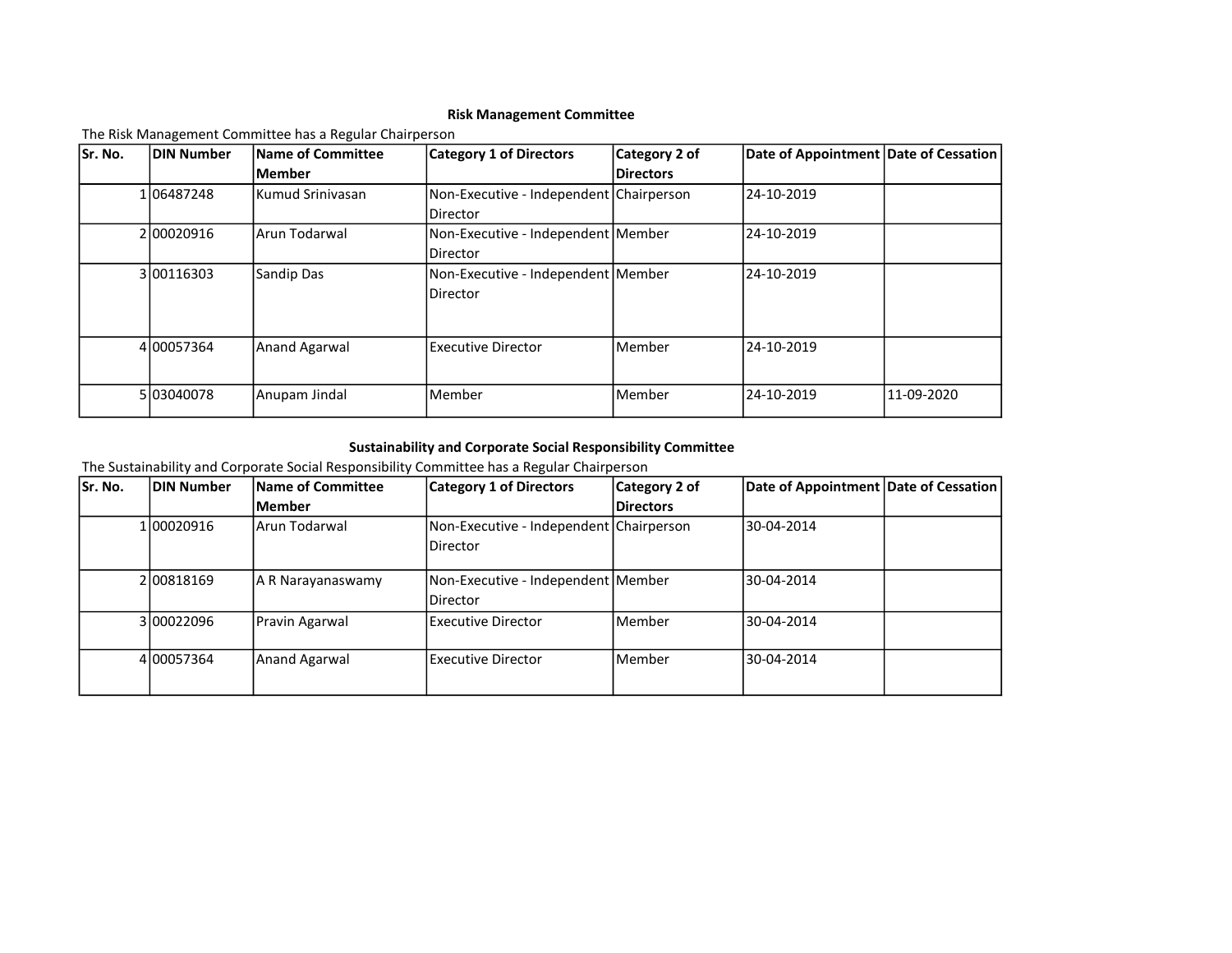|      | <b>Annexure I</b>          |                             |                     |                   |                  |  |  |  |
|------|----------------------------|-----------------------------|---------------------|-------------------|------------------|--|--|--|
|      |                            |                             | III. Meeting of BOD |                   |                  |  |  |  |
| lsr. | Date(s) of Meeting         | Maximum gap                 | Whether             | lNumber of        | No.of            |  |  |  |
|      | (Dates of Previous         | between any two             | requirement of      | Directors Present | Independent      |  |  |  |
|      | <b>Quarter and Current</b> | consecutive meetings Quorum |                     |                   | <b>Directors</b> |  |  |  |
|      | Quarter are in             | (in number of days)         | Met(Yes/NO)         |                   | Attending the    |  |  |  |
|      | Chronological Order)       |                             |                     |                   | Meeting          |  |  |  |
|      |                            |                             |                     |                   |                  |  |  |  |
|      |                            |                             |                     |                   |                  |  |  |  |
|      |                            |                             |                     |                   |                  |  |  |  |
|      |                            |                             |                     |                   |                  |  |  |  |
|      | 12-05-2020                 |                             | Yes                 |                   | 4                |  |  |  |
|      | 23-07-2020                 |                             | 71 I Yes            |                   | 4                |  |  |  |

# Annexure I

### IV. Meeting of Committees

| lsr. | Name of Committee | Date(s) of Meeting                     | Maximum gap     | <b>Whether</b> | Number of                    | No.of            |
|------|-------------------|----------------------------------------|-----------------|----------------|------------------------------|------------------|
|      |                   | Dates of Previous                      | between any two | requirement of | Directors Present   Independ |                  |
|      |                   | Quarter and Current                    | consecutive     | Quorum         |                              | lent             |
|      |                   | Quarter are in                         | meetings (in    | Met(Yes/NO)    |                              | <b>Directors</b> |
|      |                   | Chronological Order)   number of days) |                 |                |                              | Attending        |
|      |                   |                                        |                 |                |                              | <b>Ithe</b>      |
|      |                   |                                        |                 |                |                              | Meeting          |
|      | 1 Audit Committee | 11-05-2020                             |                 | lYes           |                              |                  |
|      | 2 Audit Committee | 22-07-2020                             |                 | 71 Yes         | $\sqrt{1}$                   | $\overline{3}$   |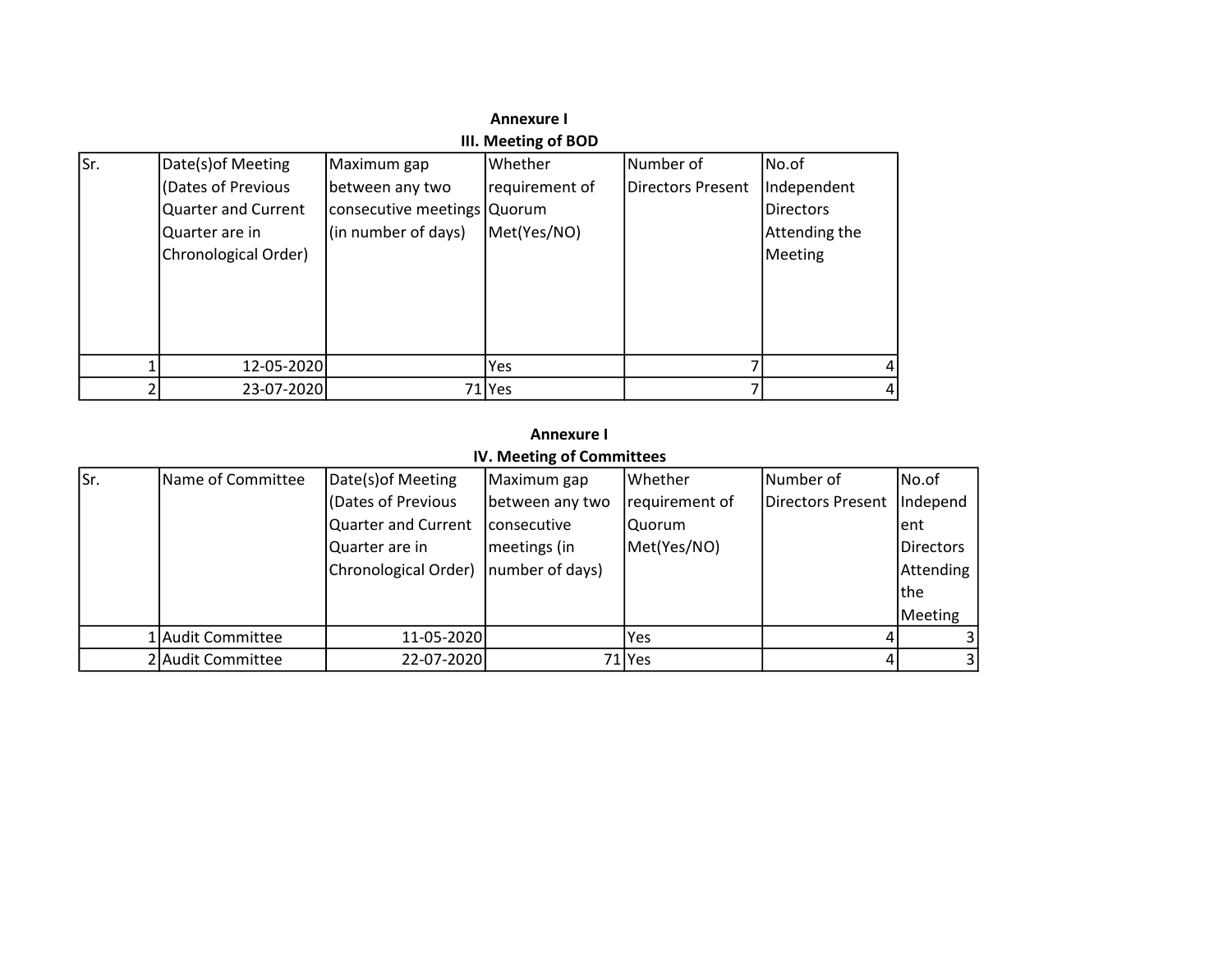### Annexure I

### V. Related Party Transactions

| Sr. No. | Subject                                                                      | Compliance Status (Yes/No/ | If status is "NO" details |
|---------|------------------------------------------------------------------------------|----------------------------|---------------------------|
|         |                                                                              | INA)                       | of non-compliance         |
|         |                                                                              |                            | may be given here         |
|         |                                                                              |                            |                           |
|         | 1 Whether prior approval of Audit Committee obtained                         | Yes                        |                           |
|         | 2 Whether shareholder approval obtained for Material RPT                     | 'NA                        |                           |
|         | 3 Whether details of RPT entered into pursuant to omnibus approval have been | Yes                        |                           |
|         | reviewed by Audit Committee                                                  |                            |                           |

## Annexure I

### VI. Affirmations

| Sr No. | Subject                                                                                 | Compliance Status (Yes/No) |
|--------|-----------------------------------------------------------------------------------------|----------------------------|
|        | 1 The composition of Board of Directors is in terms of SEBI (Listing obligations and    | lYes.                      |
|        | disclosure requirements) Regulations, 2015.                                             |                            |
|        | 2 The composition of the following committees is in terms of SEBI (Listing              | Yes                        |
|        | obligations and disclosure requirements) Regulations, 2015                              |                            |
|        | a. Audit Committee                                                                      |                            |
|        | b. Nomination & Remuneration Committee                                                  |                            |
|        | c. Stakeholders Relationship Committee                                                  |                            |
|        | d. Risk Management Committee (applicable to the top 100 listed entities)                |                            |
|        | 3 The Committee have made aware of their powers, role and responsibilites as            | Yes                        |
|        | specified in SEBI (Listing obligations and disclosure requirements) Regulations,        |                            |
|        | 2015                                                                                    |                            |
|        | 4 The meetings of the Board o Directors and the above committees have been              | Yes                        |
|        | conducted in the manner as specified in SEBI (Listing obligations and disclosure        |                            |
|        | requirements) Regulations, 2015                                                         |                            |
|        | 5 This report and/or the report submitted in the previous quarter has been/will be  Yes |                            |
|        | placed before Board of Directors.                                                       |                            |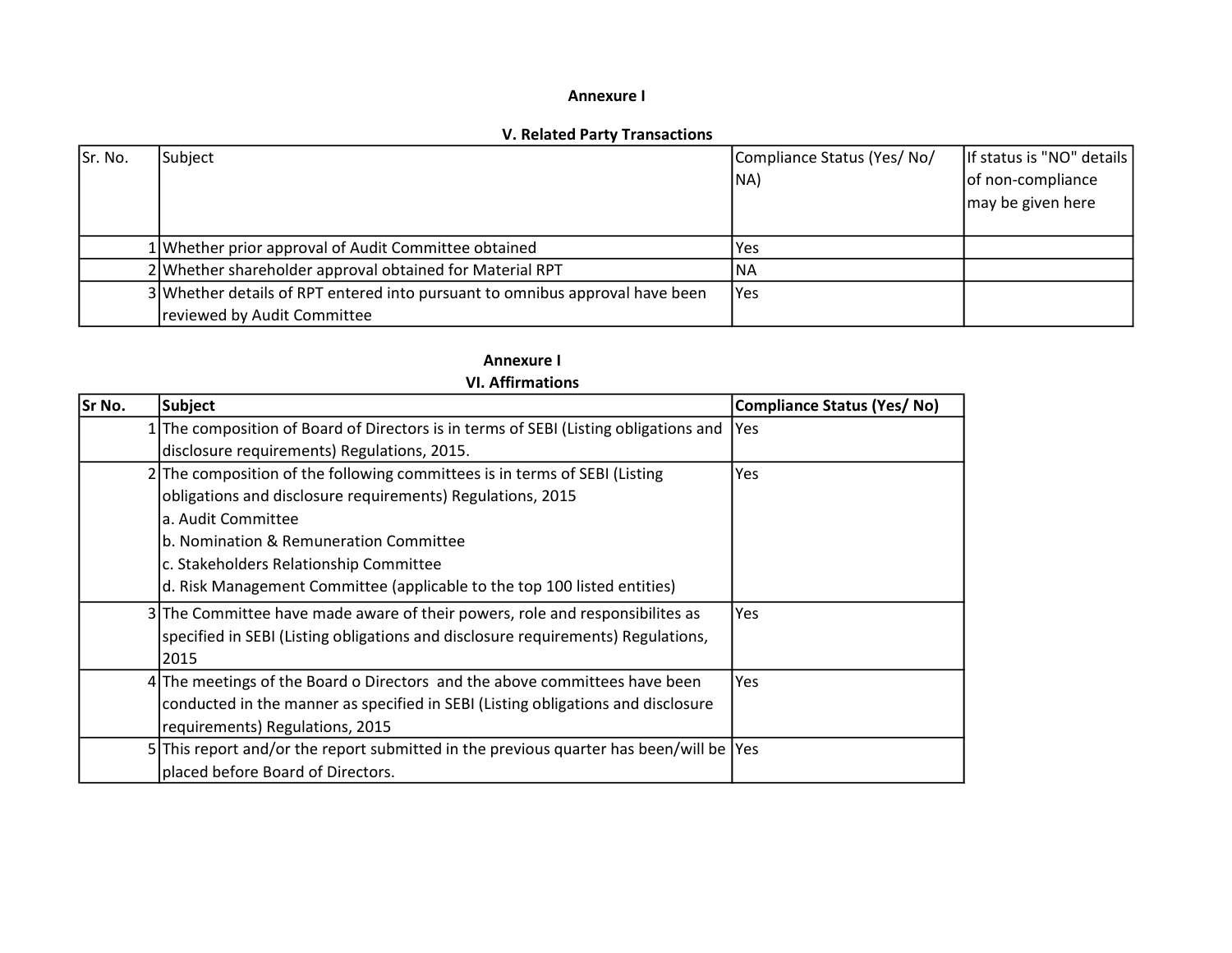|         | III. Attirmations                                                                                                            |                              |                   |                                                                                                                                                                                                                        |
|---------|------------------------------------------------------------------------------------------------------------------------------|------------------------------|-------------------|------------------------------------------------------------------------------------------------------------------------------------------------------------------------------------------------------------------------|
| Sr. No. | Particulars                                                                                                                  | <b>Regulation Number</b>     | Compliance status | If status is "No"                                                                                                                                                                                                      |
|         |                                                                                                                              |                              | (Yes/No/NA)       | details of non-                                                                                                                                                                                                        |
|         |                                                                                                                              |                              |                   | compliance may be                                                                                                                                                                                                      |
|         |                                                                                                                              |                              |                   | given here.                                                                                                                                                                                                            |
|         | 1 Copy of the annual report including balance sheet, profit and loss account, directors report, corporate governance report, | 46(2)                        | Yes               |                                                                                                                                                                                                                        |
|         | business responsibility report displayed on website                                                                          |                              |                   |                                                                                                                                                                                                                        |
|         | 2 Presence of Chairperson of Audit Committee at the Annual General Meeting                                                   | 18(1)(d)                     | Yes               |                                                                                                                                                                                                                        |
|         | 3 Presence of Chairperson of the nomination and remuneration committee at the annual general meeting                         | 19(3)                        | Yes               |                                                                                                                                                                                                                        |
|         | 4 Presence of Chairperson of the Stakeholder Relationship committee at the annual general meeting                            | 20(3)                        | <b>No</b>         | Due to prior<br>commitments the<br>Chairman has not<br>attended the<br>meeting. Mr. Pravin<br>Agarwal, member of<br>the committee, as<br>authorised by the<br>Chairperson,<br>attended the meeting<br>on their behalf. |
|         | 5 Whether "Corporate Governance Report" disclosed in Annual                                                                  | 34(3) read with para C   Yes |                   |                                                                                                                                                                                                                        |
|         | Report                                                                                                                       | of Schedule V                |                   |                                                                                                                                                                                                                        |

| <b>Annexure III</b> |                     |                   |  |
|---------------------|---------------------|-------------------|--|
|                     | 1 Name of signatory | Amit Deshpande    |  |
|                     | 2 Designation       | Company Secretary |  |
|                     |                     | and Compliance    |  |
|                     |                     | <b>Officer</b>    |  |

#### Annexure III

 $III.$  Affirmations